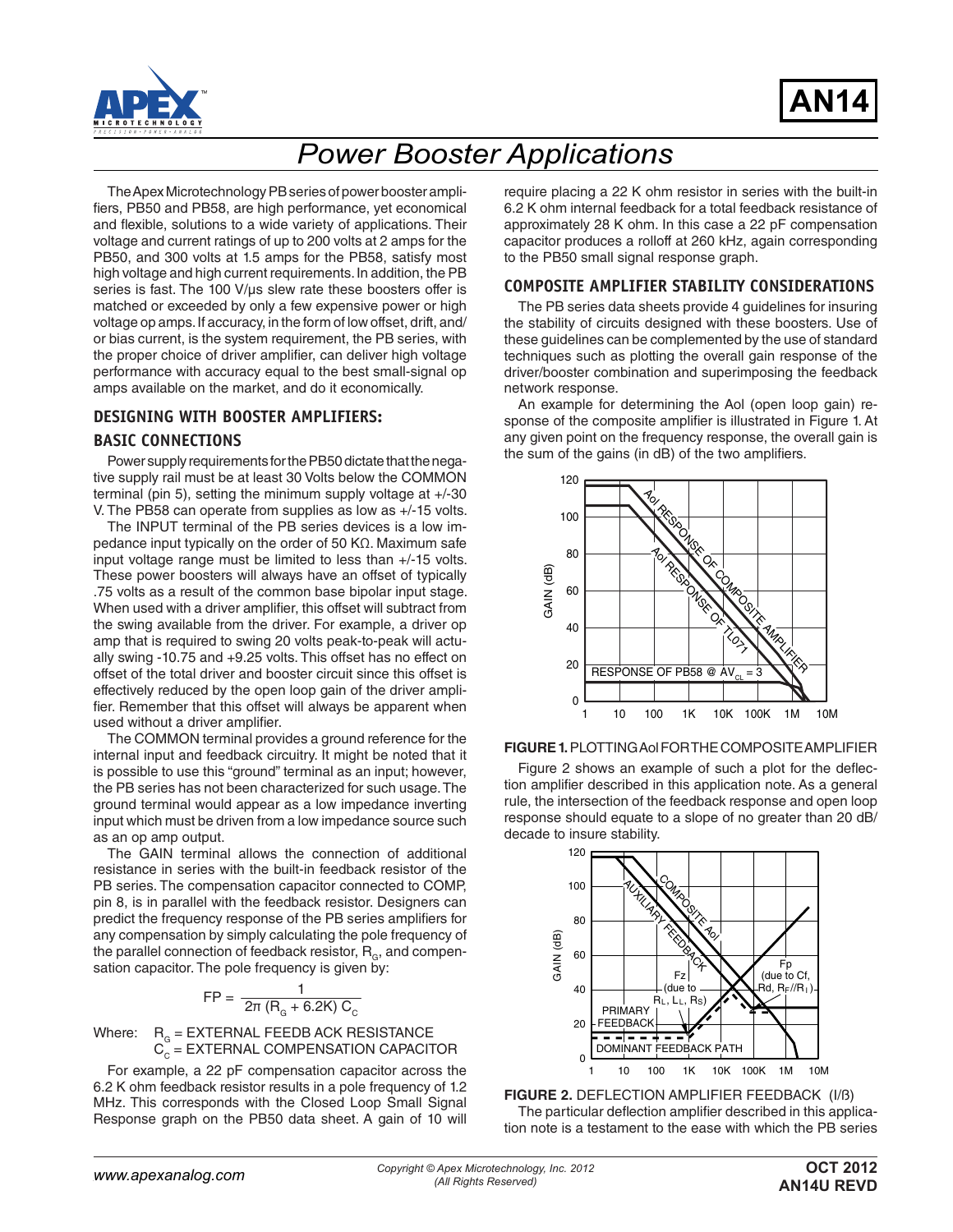devices can be designed into circuits where stability is usually a problem. The magnetic deflection circuit, which is a current source with an inductive load inside the feedback loop, is inherently unstable. The composite amplifier responded quite well to standard techniques used to stabilize deflection amplifiers (see AN #5, **"Precision Magnetic Deflection"**) and presented no special stability problems.

The designer who may be apprehensive about using a booster (buffer with gain) need have no reservations when using PB50 or PB58.

## **APPLICATION EXAMPLES: PROGRAMMABLE POWER SUPPLIES**

The programmable power supply (PPS) application is useful to demonstrate the versatility of the PB series boosters. Along with the need to supply high voltages and currents, programmable power supplies often need high accuracy and low drift, while at other times they may need to be fast-responding. The PB series allows the designer to optimize the circuit for these choices. Figure 3 is an example of a high accuracy PPS. An AD707 is selected as the driver amplifier to provide the extremely low offset required to obtain best possible performance from a high accuracy 18-bit DAC. The divider network on the output, R1 and R2, scale the output swing down to the full-scale range of the DAC. Accuracy will be affected by this divider, necessitating the use of high quality, low temperature coefficient (TC) resistors. If a packaged network can be used, then absolute TC is not nearly as important as TC ratio between R1 and R2. The use of this divider is preferable to the alternative technique of using an external DAC feedback resistor, since using the internal DAC feedback resistor insures the best possible temperature drift performance of the DAC itself. Most DAC's can exhibit up to 300 ppm/°C drift with external feedback resistors.



**FIGURE 3.** HIGH ACCURACY PPS

## **APPLICATIONS AT LESS THAN FULL VOLTAGE AND CURRENT**

The PB series do not have to be used at high voltages to realize all their performance benefits. Presently, only a few expensive IC power amplifiers can match these parts for slew rate and power bandwidth. Magnetic deflection applications require amplifiers with good speed performance at current levels often within those that the PB series can supply. While these applications don't always require high supply voltages, the high voltage capability of the PB series is useful when fast transitions are required with high inductance yokes, necessitating high supply voltages as a result of the yoke energy requirement:

The basic techniques of magnetic deflection amplifier design

$$
V = L \frac{dl}{dt}
$$

are detailed in AN#5, **"Precision Magnetic Deflection."** Figure 4 is an example of these techniques put to use in the design of a magnetic deflection amplifier using the PB58. This circuit forces a yoke current proportional to input voltage by including the yoke within a current sensing feedback loop. In this example, the feedback resistors  $R_{\rm c}$ and R<sub>I</sub> are configured for a minimum gain of 5 to compensate for the added booster gain, thereby easing stability considerations. The auxiliary feedback network Cf and Rd act to bypass the 90° phase shift of the yoke/sense resistor feedback at higher frequencies ensuring stability with best transition times. The fastest transition time in any magnetic deflection amplifier is determined by the available voltage swing and yoke inductance. In the circuit of Figure 4, nearly 140 volts could be made available for the 200 microhenry yoke, resulting in a minimum possible transition time of 2 microseconds. The TL071 and PB58 combination can slew at 40 V/microsecond which means the amplifier requires an additional 4 microseconds to provide full voltage swing. The end result is a circuit that can deliver total transition times of less than 6 microseconds, equating to sweep speeds of 83 kHz.



**FIGURE 4.** ELECTROMAGNETIC DEFLECTION AMPLI-FIER

An important advantage of a separate booster amplifier in deflection applications is the ability to swing the output stage supply rails to improve efficiency. Slower sweep speeds can use lower power supply voltages than higher speeds. In addition, during a high speed sweep the high voltage is only needed for a short period of time until yoke current builds and can then be switched to a lower value. Using the lower supply voltages whenever possible improves efficiency and reduces dissipation. In applications where the supply rails will be "flexed" in this manner, only the rails connected to the power booster need to be flexed. The constant supply available at the driver amplifier enhances the driver amplifier's ability to maintain overall loop control by preventing the coupling of supply switching transients into the input section of the amplifier. Figure 4 provides a general idea of the circuitry involved

**2 AN14U**